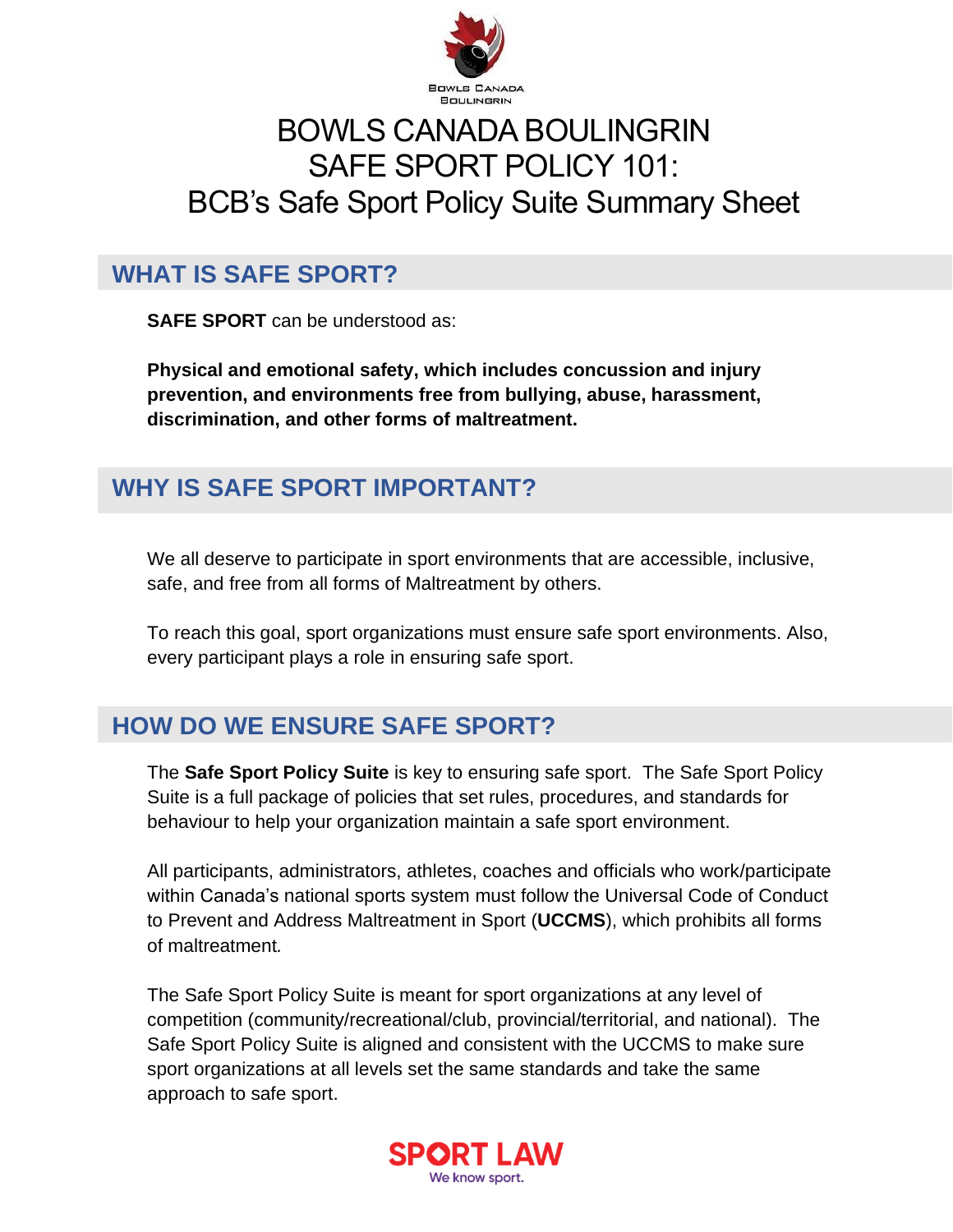

### **WHAT IS IN THE SAFE SPORT POLICY SUITE?**

#### **Statement on Safe Sport / Introduction**

• Communicates the Organization's Safe Sport commitments.

#### **Code of Conduct and Ethics**

- Sets the rules around behaviour that sport participants must follow.
- Defines key terms and behaviours (ex. 'consent', 'harassment', 'maltreatment', 'power imbalance', vulnerable participant', etc.).

#### **Responsible Coaching Strategy**

- Outlines the commitment and strategy for implementing safe coaching practices.
- Protects both athletes and coaches by setting rules around how athletes and coaches interact.
- Sets the Rule of Two, which seeks to ensure that athletes and coaches interact in environments that are open, observable, and justifiable.

#### **Discipline and Complaints Policy**

- Sets out: Who can bring a complaint and How, When, and Where to bring a complaint.
- Provides a structured process for how to address and resolve complaints.

#### **Dispute Resolution Policy**

• Provides an alternative, more informal for parties to resolve complaints and allows parties to work toward a mutually agreeable outcome (in appropriate cases).

#### **Screening Policy**

- Sets out the process for how to screen adult participants in your organization.
- Provides a lot of forms, in the Appendices, to guide this screening process.

#### **Reciprocation Policy**

• This policy allows for sport organizations to agree to share discipline decisions with each other and sets out details around how to do so.

#### **Investigations Policy**

• Sets out the process for determining if and how investigations will be carried out after a complaint is submitted. This includes, how an investigation would be initiated and who may act as an Investigator.